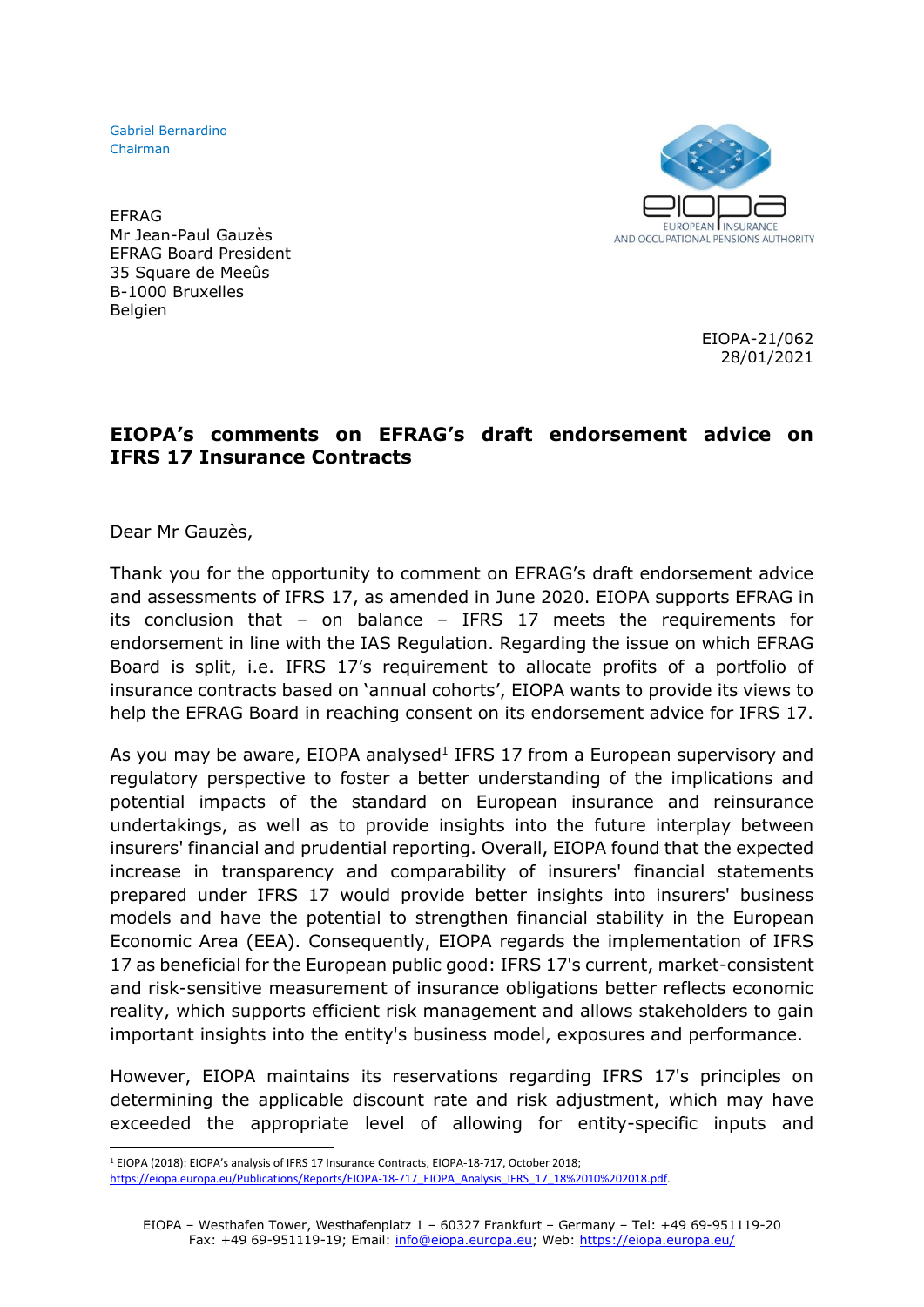consequently, may give rise to inconsistent implementation by insurance undertakings and hurdles to the comparability of the results. EIOPA emphasizes the high importance of monitoring the actual implementation of the requirements regarding the discount rate and the risk adjustment and suggests following up on these topics in a post-implementation review by the IASB. Similarly, EIOPA would have supported a more principle-based approach to determining the appropriate level of aggregation to measure the profitability of insurance contracts. EIOPA maintains its the views that the aggregation by annual cohorts is a key area to assess the efficiency of the standard in a post-implementation review by the IASB.

EIOPA observed that, contrary to stakeholders' strong pushback, the IASB concluding on the amendments to IFRS 17 - decided that annual cohorts are necessary to provide useful information about an insurance company's financial performance, in particular about changes in profitability over time. In the IASB's view, any exemption from the requirement, even if aimed at a limited population of contracts, for which stakeholders challenge the cost-benefit assessment of the requirement, would risk losing important information. EIOPA understands that the IASB's decision was taken based on two key considerations that refer to the potential consequences of the deletion of - or partial exemption from - the annual cohort requirement:

- the risk of valuing together different groups of contracts with significantly different levels of profitability, so that actual pricing differences in different reporting periods could be obscured;
- the risk of delaying the recognition of onerous contracts, which could be mixed with profitable contracts for a number of years.

Further, EIOPA wants to mention that the IASB has specifically considered the issue of reporting the performance of 'mutualised contracts', which are at the core of the concerns of a few Member States considering their local life-insurance market. In the Application Guidance to IFRS 17 (paragraph B67) the IASB explicitly allows for the fulfilment cash flows to take into consideration the effects of 'mutualisation', i.e. where the cash flows of a contract are affected by other groups of contracts or other contracts within a portfolio. That means the cash flows allocated to a new group of contracts reflect the effects of the existing contracts and therewith determine the contractual service margin to be allocated to the new group of contracts. Subsequently, that contractual service margin has to be allocated in line with the pattern of service provision. The allocation of the actual performance and profits to a group of contracts is important to ensure transparency and relevance of the performance reporting. To minimise the use of judgement in the performance reporting, a standard approach, here the allocation to an annual cohort, has the benefit of ensuring consistent application. Leaving open the methodology for the necessary profit allocation to a group of contracts would impair the transparency on the profitability of the insurance or reinsurance undertaking.